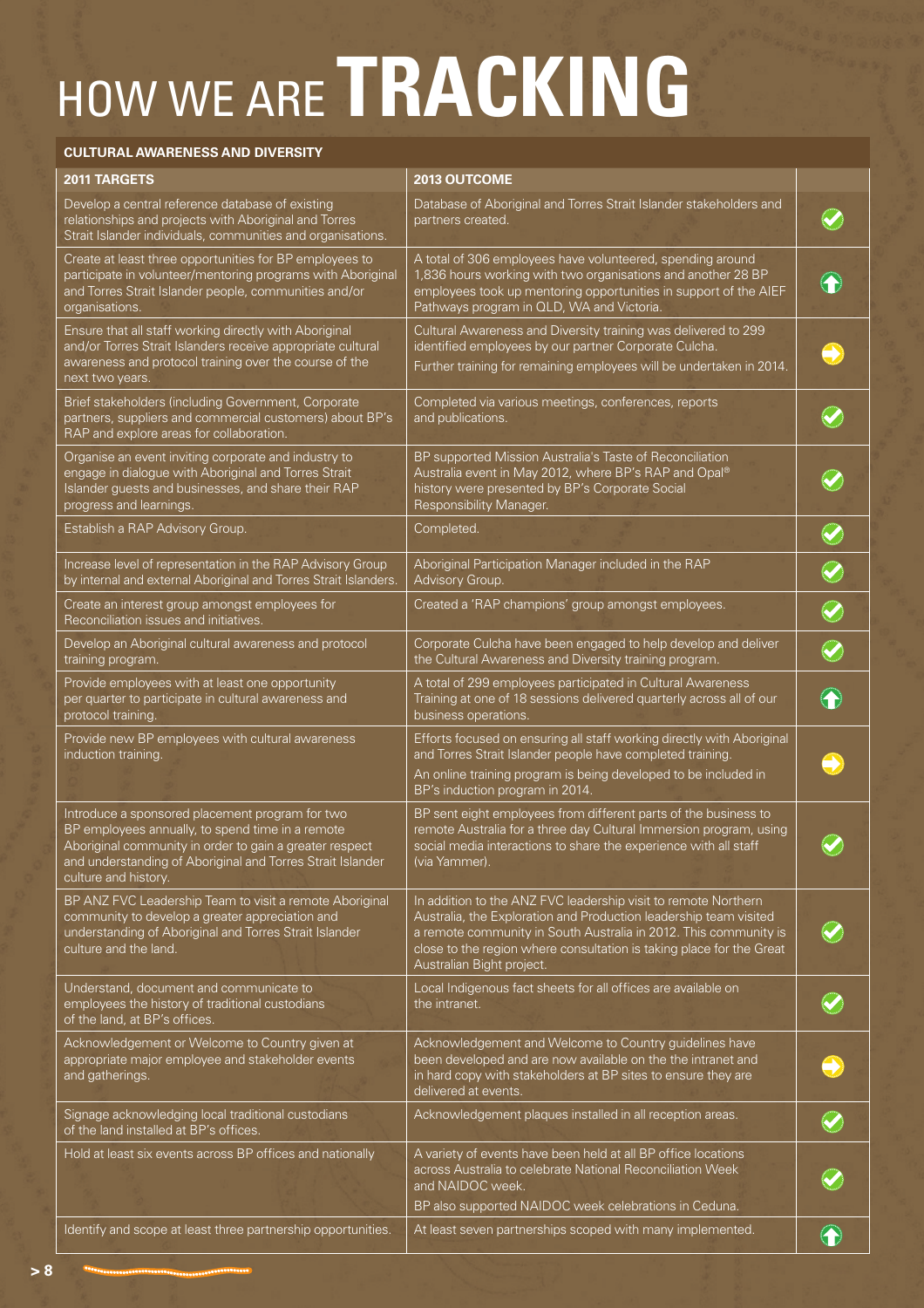## **SUPPLIER DIVERSITY**

| <b>2011 TARGETS</b>                                                                                                                                                                                                     | <b>2013 OUTCOME</b>                                                                                                                                                                                                   |  |
|-------------------------------------------------------------------------------------------------------------------------------------------------------------------------------------------------------------------------|-----------------------------------------------------------------------------------------------------------------------------------------------------------------------------------------------------------------------|--|
| Organise an event inviting Supply Nation (formally AIMSC)<br>listed and/or accredited Aboriginal and Torres Strait Islander<br>businesses to:                                                                           | In 2012, BP Procurement held workshops in four states inviting<br>AIMSC (now Supply Nation) suppliers to attend to learn about<br>BP's business and share lessons learned in engaging with                            |  |
| • Share information on their products and services                                                                                                                                                                      | Aboriginal and Torres Strait Islander suppliers.                                                                                                                                                                      |  |
| • Learn about BP's business needs                                                                                                                                                                                       | BP has developed a sustainable procurement strategy, which<br>includes Indigenous criteria in our procurement decisions.                                                                                              |  |
| • Receive advice and support on procurement matters.                                                                                                                                                                    |                                                                                                                                                                                                                       |  |
| Examine BP's tender process and where appropriate,<br>include community investment/Indigenous criteria in<br>our tenders.                                                                                               |                                                                                                                                                                                                                       |  |
| Measure and improve annual procurement spend<br>with Aboriginal and Torres Strait Islander businesses<br>year-on-year.                                                                                                  | Spend with Aboriginal and Torres Strait Islander businesses<br>reached over \$1 million in 2013.                                                                                                                      |  |
| Introduce at least one partnership program with guidance<br>from external Aboriginal and Torres Strait Islander advisors.                                                                                               | Our Indigenous Retail Range was introduced with guidance from<br>Supply Nation.                                                                                                                                       |  |
| Continue to provide at least one Aboriginal and/or Torres<br>Strait Islander business with financial and/or in-kind support<br>with the intention of supporting business enterprise and<br>capacity and skill building. | BP supported an Aboriginal and Torres Strait Islander business<br>in Tom Price by helping to resource a truck for the collection<br>of used cooking oil at BP servos, this product is then blended<br>into biodiesel. |  |
| Expand the Indigenous Business Development Program<br>to cater for six participants annually.                                                                                                                           | BP hosted six candidates through the program in 2012 and<br>supported two of our new Aboriginal and Torres Strait Islander<br>suppliers with tailored business support in 2013.                                       |  |

| <b>OPAL<sup>®</sup> FUEL</b>                                                                                                             |                                                                                                                                                                                                                                                               |  |  |  |
|------------------------------------------------------------------------------------------------------------------------------------------|---------------------------------------------------------------------------------------------------------------------------------------------------------------------------------------------------------------------------------------------------------------|--|--|--|
| <b>2011 TARGETS</b>                                                                                                                      | 2013 OUTCOME                                                                                                                                                                                                                                                  |  |  |  |
| Continue to supply Opal® Fuel to remote communities in<br>South Australia, Central Australia and Western Australian<br><b>Goldfields</b> | BP has continued to supply Opal <sup>®</sup> Fuel to areas across Australia as<br>guided by government. During this period we have also supplied<br>Opal <sup>®</sup> Fuel to our competitors and have supported them with<br>marketing and technical advice. |  |  |  |
| Introduce a permanent Opal® Fuel supply option for the<br>Western Desert / Goldfields region.                                            | The storage for Opal® Fuel in the goldfields region has been<br>agreed and implementation is underway to be completed in 2014.                                                                                                                                |  |  |  |
| Develop and execute the next phase of the Opal®<br>Communications Strategy in collaboration with external<br>advisors.                   | BP provides reports, marketing material and technical support<br>on Opal <sup>®</sup> Fuel to the government as required.                                                                                                                                     |  |  |  |